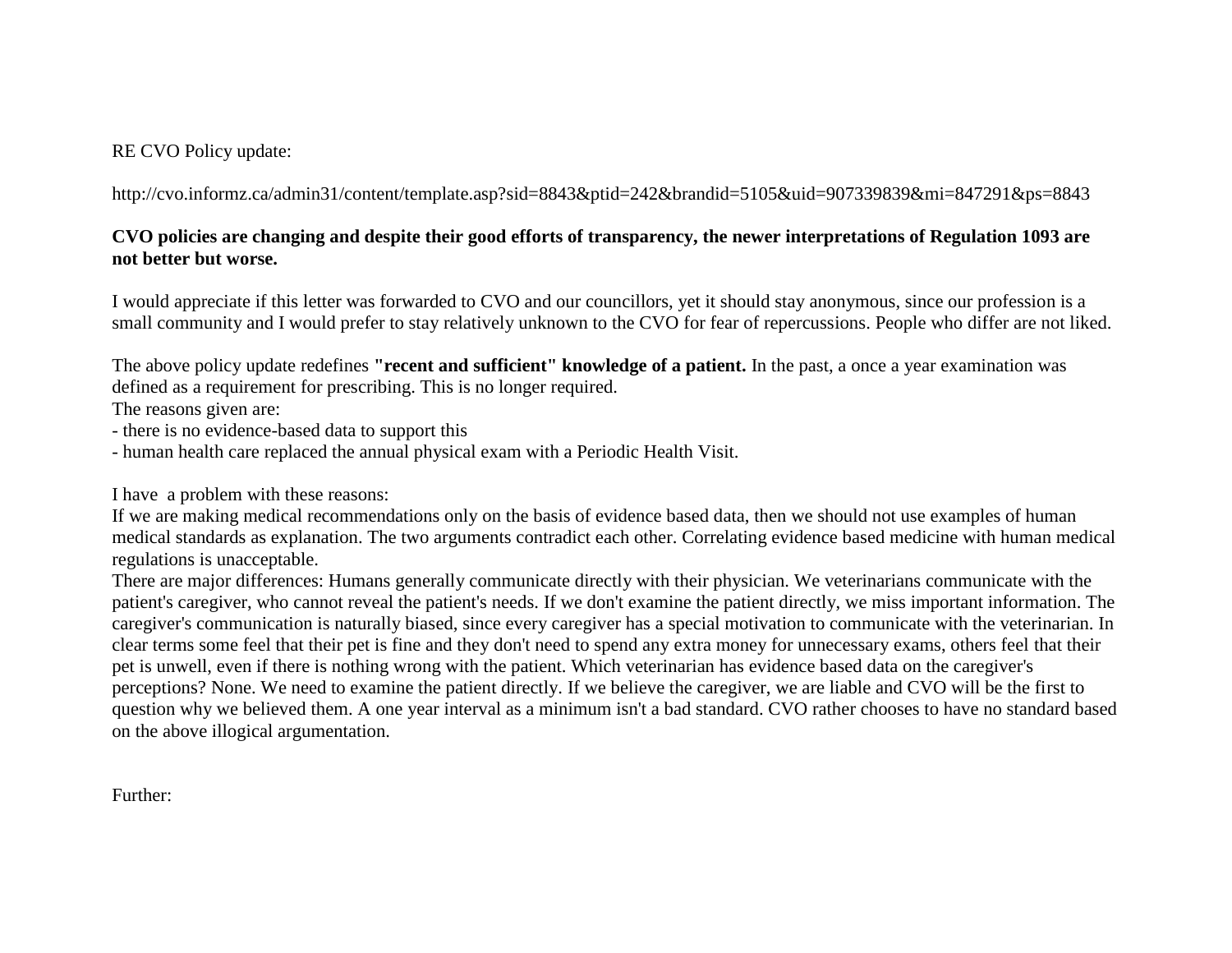Quote: "The focus is now on the **specific needs of the patient versus a specific set time** between physical exams for everyone. This is now the focus for our patients as well."

This requires defining the needs of the patient. What are the needs? Is there any evidence base for definition of needs? Not to my knowledge. Or is CVO taking about the needs of the caregiver? The CVO mandate of protecting the public would certainly make us focus on pleasing the caregiver, not the patient.

Quote: "Determining what "recent and sufficient" knowledge of a patient is will be based on **evidence**- **based** medicine, **regulations**, and **professional expectations**."

This quote show the circular logic of our regulatory body.

- We established that without physical examination and objective data collection, there is no evidence to base the needs or to determine recent or sufficient knowledge.

- The regulations don't specify such either.

- Only the professional expectations define what is "recent and sufficient" knowledge.

## BUT WHAT ARE PROFESSIONAL EXPECATIONS?

In CVO speak, it would be what is generally accepted practice by other veterinary professionals under similar circumstances.

In reality it is:

You can do whatever you want as long as nobody complains about you. BUT when we have a complaint, we believe the client is right and we summon a committee of experts and practitioners who are removed from the daily realities of veterinary practice and who will define professional expectations for you. They will check carefully where they could fault you for something, because we at the CVO assume that practitioners out there are a potential hazard to the public. And since we, as the regulatory body, give you, the practitioner the discretion to decide your own standards, we can afterwards hold you responsible because we will define the "professional expectations" on a case by case basis.

Please listen to this CVO. I believe my opinion isn't unique.